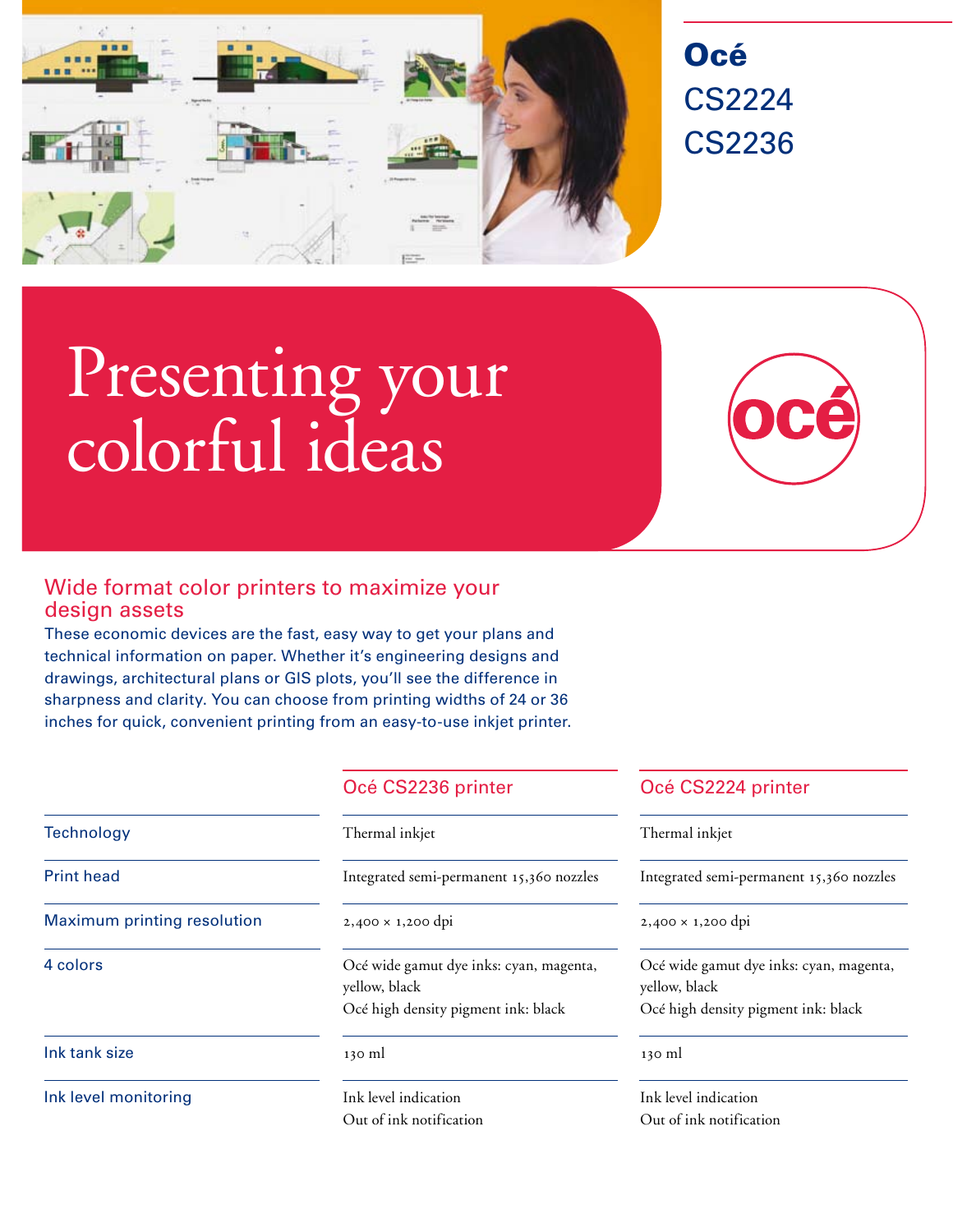### Océ CS2236 printer Cocé CS2224 printer

Media source 1 roll 1 roll 1 roll 1 roll 1 roll 1 roll 1 roll 1 roll 1 roll 1 roll

Media core size 2 inches 2 inches

Maximum media width 36 inches 24 inches

Width detection **Automatic** Automatic **Automatic** Automatic **Automatic** 

Maximum roll length 300 feet 300 feet 300 feet 300 feet

stand

Weight printer with stand Approximately 140.8 lbs. Approximately 158.4 lbs.

Maximum printing speed Color 33 seconds / D size in draft mode Color 33 seconds / D size in draft mode

# Media **Media** Media

Media types Standard Bond 20# Standard Bond 20# Premium Bond 24# Premium Bond 24# Recycled Bond 20# Recycled Bond 20# Glossy Photo Perfect Plus 50# Glossy Photo Perfect Plus 50# Matte Photo Perfect Plus 50# Matte Photo Perfect Plus 50# Satin Photo Perfect Plus 50# Satin Photo Perfect Plus 50#

Roll length detection **Remaining amount detection** Remaining amount detection

Dimensions printer with  $59.33 \text{ (W)} \times 34.29 \text{ (D)} \times 43.07 \text{ (H)}$  inches  $39.25 \text{ (W)} \times 39.02 \text{ (D)} \times 38.94 \text{ (H)}$  inches

Color modes Color, B&W/grayscale Color, B&W/grayscale

Quality modes Draft, standard, high, highest Draft, standard, high, highest

Single sheet Sheet Cassette





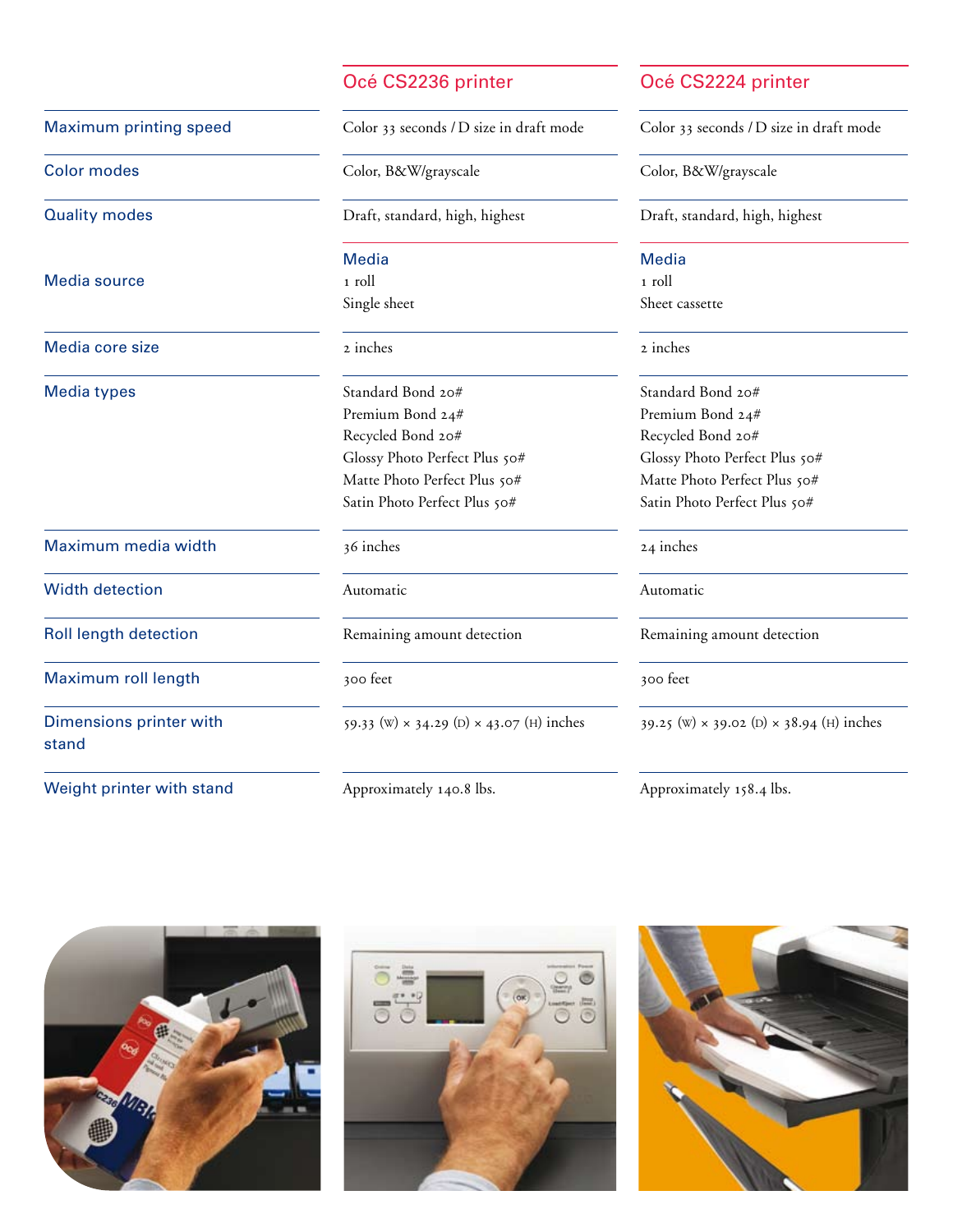

Power consumption  $O$ peration: 140 W or less  $O$ peration: 100 W or less Sleep mode: 100-115 V: 5 W or less Sleep mode: 100-115 V: 5 W or less Standby mode: 1 W or less Standby mode: 1 W or less

Noise Channels Operation: 54 dB or less Operation: 53 dB or less

Safety approvals UL, CE, TUV, CB certification UL, CE, TUV, CB certification FCC, IC, VCCI FCC, IC, VCCI

Others Energy Star®, ROHS, WEEE Energy Star, ROHS, WEEE

Driver Windows® Print Driver (WPD): Windows® Print Driver (WPD): Windows 2000, Windows XP, Windows 2000, Windows XP, Windows Server® 2003, Vista® 32-bit Windows Server 2003, Vista 32-bit and 64-bit and 64-bit Mac<sup>®</sup> Print Driver: OS X Mac<sup>®</sup> Print Driver: OS X

RIP Standard: Onyx® CADPro<sup>™</sup> v7 for HPGL, Standard: Onyx CADPro v7 for HPGL,  $HPGL(l2)$ , and  $HPRTL$  files  $HPGL(l2)$ , and  $HPRTL$  files Optional: Upgrade to Onyx® GraphicsPro™ Optional: Upgrade to Onyx GraphicsPro for PS files for PS files

- media media
- print mode print mode
- color color
- 



# Océ CS2236 printer **Océ CS2224 printer**

Electrical requirements 100–240 V AC (50/60 Hz) AC: 100–120 V AC (50/60 Hz), 220–240V AC (50/60 Hz)

Sleep mode: 220–240 V: 6 W or less Sleep mode: 220–240 V: 6 W or less

- 
- 
- 

– automatic loading of Océ media profile – automatic loading of Océ media profile

Back channel **Back channel** View job status View job status View job status communication via View queue View queue driver and Internet browser View ink level View ink level

Automated printing process Océ predefined settings: Océ predefined settings: